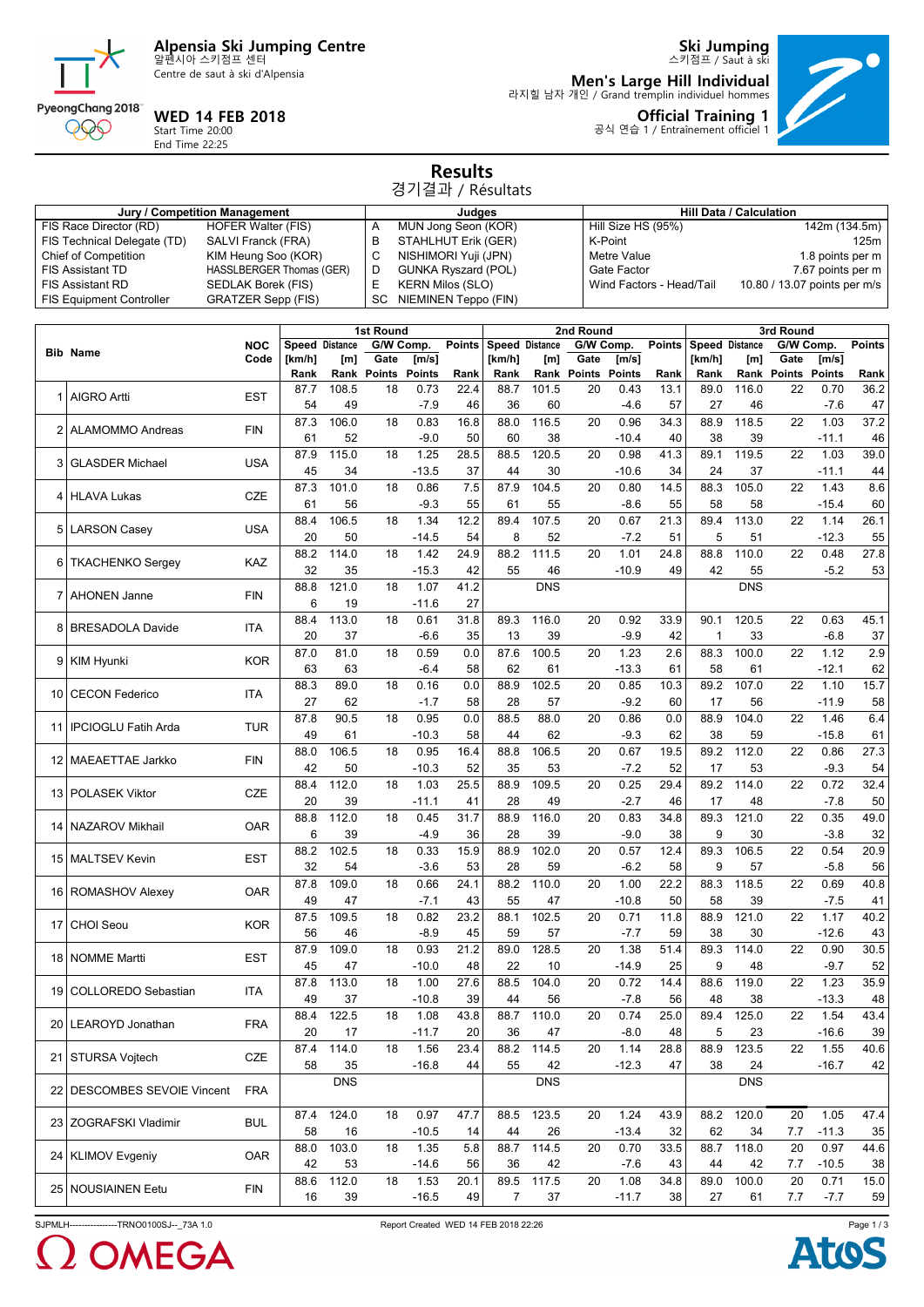

Centre de saut à ski d'Alpensia

## **WED 14 FEB 2018**

Start Time 20:00 End Time 22:25

PyeongChang 2018 000

**Men's Large Hill Individual** 라지힐 남자 개인 / Grand tremplin individuel hommes



**Official Training 1** 공식 연습 1 / Entraînement officiel 1

**Ski Jumping** 스키점프 / Saut à ski

#### **Results** 경기결과 / Résultats

|    |                              |            | <b>1st Round</b>        |                                    |               |               |                | 2nd Round      |            |             |               |      | 3rd Round             |                    |             |               |                |  |
|----|------------------------------|------------|-------------------------|------------------------------------|---------------|---------------|----------------|----------------|------------|-------------|---------------|------|-----------------------|--------------------|-------------|---------------|----------------|--|
|    |                              | <b>NOC</b> |                         | <b>Speed Distance</b><br>G/W Comp. |               | <b>Points</b> |                | Speed Distance | G/W Comp.  |             | <b>Points</b> |      | <b>Speed Distance</b> |                    | G/W Comp.   | <b>Points</b> |                |  |
|    | <b>Bib Name</b>              | Code       | [km/h]                  | [m]                                | Gate          | [m/s]         |                | [km/h]         | [m]        | Gate        | [m/s]         |      | [km/h]                | [m]                | Gate        | [m/s]         |                |  |
|    |                              |            | Rank                    | Rank                               | <b>Points</b> | <b>Points</b> | Rank           | Rank           |            | Rank Points | <b>Points</b> | Rank | Rank                  |                    | Rank Points | Points        | Rank           |  |
|    |                              |            | 88.8                    | 117.0                              | 18            | 0.44          | 40.8           | 89.0           | 119.0      | 20          | 0.78          | 40.8 | 89.3                  | 117.5              | 20          | 0.57          | 48.0           |  |
| 26 | <b>INSAM Alex</b>            | <b>ITA</b> | 6                       | 30                                 |               | $-4.8$        | 28             | 22             | 31         |             | $-8.4$        | 35   | 9                     | 43                 | 7.7         | $-6.2$        | 33             |  |
|    |                              |            | 88.3                    | 92.0                               | 18            | 0.46          | 0.0            | 88.5           | 129.0      | 20          | 1.34          | 52.7 | 88.6                  | 114.5              | 20          | 0.57          | 42.6           |  |
| 27 | <b>ITO Daiki</b>             | <b>JPN</b> | 27                      | 59                                 |               | $-5.0$        | 58             | 44             | 9          |             | $-14.5$       | 23   | 48                    | 47                 | 7.7         | $-6.2$        | 40             |  |
|    |                              |            | 89.0                    | 119.5                              | 18            |               | 44.5           | 89.6           | 125.5      | 20          |               | 51.3 |                       | 123.5              | 20          | 1.02          | 54.0           |  |
| 28 | <b>BOYD-CLOWES Mackenzie</b> | CAN        |                         |                                    |               | 0.52          |                |                |            |             | 0.89          |      | 89.4                  |                    |             |               |                |  |
|    |                              |            | 2                       | 22                                 |               | $-5.6$        | 18             | 5              | 16         |             | $-9.6$        | 26   | 5                     | 24                 | 7.7         | $-11.0$       | 28             |  |
| 29 | <b>RHOADS William</b>        | <b>USA</b> | 87.9                    | 95.0                               | 18            | 0.76          | 0.0            | 88.5           | 108.5      | 20          | 1.10          | 18.4 | 88.4                  | 103.0              | 20          | 0.80          | 19.5           |  |
|    |                              |            | 45                      | 58                                 |               | $-8.2$        | 58             | 44             | 50         |             | $-11.9$       | 53   | 57                    | 60                 | 7.7         | $-8.6$        | 57             |  |
|    |                              |            | 88.2                    | 95.5                               | 18            | 0.15          | 5.3            | 88.5           | 115.0      | 20          | 0.90          | 32.3 | 88.5                  | 120.0              | 20          | 0.53          | 53.0           |  |
| 30 | <b>KOUDELKA Roman</b>        | <b>CZE</b> | 32                      | 57                                 |               | $-1.6$        | 57             | 44             | 41         |             | $-9.7$        | 44   | 52                    | 34                 | 7.7         | $-5.7$        | 29             |  |
|    |                              |            | 88.6                    | 110.0                              | 18            | 0.49          | 27.7           | 88.7           | 119.0      | 20          | 0.78          | 40.8 | 88.7                  | 110.5              | 20          | 0.86          | 32.3           |  |
| 31 | <b>AALTO Antti</b>           | <b>FIN</b> | 16                      | 44                                 |               | $-5.3$        | 38             | 36             | 31         |             | $-8.4$        | 35   | 44                    | 54                 | 7.7         | $-9.3$        | 51             |  |
|    |                              |            | 88.3                    | 119.5                              | 18            | 0.36          | 46.2           | 89.0           | 127.5      | 20          | 1.02          | 53.5 | 89.0                  | 128.5              | 20          | 0.93          | 64.0           |  |
| 32 | <b>BICKNER Kevin</b>         | <b>USA</b> | 27                      | 22                                 |               | $-3.9$        | 16             | 22             | 14         |             | $-11.0$       | 19   | 27                    | 15                 | 7.7         | $-10.0$       |                |  |
|    |                              |            |                         |                                    |               |               |                |                |            |             |               |      |                       |                    |             |               | 20             |  |
|    | 33   KORNILOV Denis          | OAR        | 88.2                    | 102.0                              | 18            | 0.18          | 16.7           | 88.6           | 114.5      | 20          | 0.65          | 34.1 | 88.7                  | $\overline{1}26.0$ | 20          | 0.95          | 59.2           |  |
|    |                              |            | 32                      | 55                                 |               | $-1.9$        | 51             | 41             | 42         |             | $-7.0$        | 41   | 44                    | 21                 | 7.7         | $-10.3$       | 23             |  |
| 34 | <b>KOZISEK Cestmir</b>       | CZE        | 87.4                    | 92.0                               | 18            | 0.18          | 0.0            | 88.4           | 105.0      | 20          | 0.85          | 14.8 | 88.5                  | 114.0              | 20          | 1.31          | 33.8           |  |
|    |                              |            | 58                      | 59                                 |               | $-1.9$        | 58             | 52             | 54         |             | $-9.2$        | 54   | 52                    | 48                 | 7.7         | $-14.1$       | 49             |  |
|    |                              |            | 88.2                    | 111.5                              | 18            | 0.35          | 31.9           | 89.4           | 124.5      | 20          | 0.01          | 59.0 | 89.0                  | 122.0              | 20          | 1.06          | 50.9           |  |
|    | 35 SCHLIERENZAUER Gregor     | AUT        | 32                      | 42                                 |               | $-3.8$        | 34             | 8              | 21         |             | $-0.1$        | 12   | 27                    | 29                 | 7.7         | $-11.4$       | 30             |  |
|    |                              |            | 87.5                    | 111.0                              | 18            | 0.84          | 25.7           | 88.2           | 108.5      | 20          | $-0.07$       | 31.2 | 88.6                  | 112.5              | 20          | 0.70          | 37.6           |  |
|    | 36 DESCHWANDEN Gregor        | <b>SUI</b> | 56                      | 43                                 |               | $-9.1$        | 40             | 55             | 50         |             | 0.9           | 45   | 48                    | 52                 | 7.7         | $-7.6$        | 45             |  |
|    |                              |            |                         |                                    |               |               |                | 88.9           | 125.5      |             |               |      |                       |                    | 20          | 0.73          |                |  |
|    | 37 KOBAYASHI Ryoyu           | <b>JPN</b> | 88.4                    | 119.0                              | 18            | 0.78          | 40.8           |                |            | 20          | 0.53          | 55.2 | 89.0                  | 132.5              |             |               | 73.3           |  |
|    |                              |            | 20                      | 25                                 |               | $-8.4$        | 28             | 28             | 16         |             | $-5.7$        | 16   | 27                    | $\overline{7}$     | 7.7         | $-7.9$        | 10             |  |
| 38 | <b>TAKEUCHI Taku</b>         | <b>JPN</b> | 88.1                    | 124.5                              | 18            | 1.01          | 48.2           | 89.0           | 114.5      | 20          | 0.21          | 38.8 | 88.6                  | 120.0              | 20          | 0.82          | 49.8           |  |
|    |                              |            | 38                      | 13                                 |               | $-10.9$       | 13             | 22             | 42         |             | $-2.3$        | 37   | 48                    | 34                 | 7.7         | $-8.9$        | 31             |  |
|    |                              | AUT        | 88.4                    | 117.5                              | 18            | 0.82          | 37.6           | 88.7           | 119.0      | 20          | 0.72          | 41.4 | 89.2                  | 118.5              | 20          | 0.79          | 47.5           |  |
| 39 | <b>AIGNER Clemens</b>        |            | 20                      | 29                                 |               | $-8.9$        | 30             | 36             | 31         |             | $-7.8$        | 33   | 17                    | 39                 | 7.7         | $-8.5$        | 34             |  |
|    |                              |            | 88.3                    | 132.5                              | 18            | 1.23          | 60.2           | 88.5           | 119.0      | 20          | 0.33          | 45.6 | 88.7                  | 130.5              | 20          | 0.69          | 70.1           |  |
|    | 40 ZAJC Timi                 | <b>SLO</b> | 27                      | 1                                  |               | $-13.3$       | $\overline{4}$ | 44             | 31         |             | $-3.6$        | 31   | 44                    | 11                 | 7.7         | $-7.5$        | 13             |  |
|    |                              |            |                         | <b>DNS</b>                         |               |               |                |                | <b>DNS</b> |             |               |      |                       | <b>DNS</b>         |             |               |                |  |
| 41 | <b>KASAI Noriaki</b>         | <b>JPN</b> |                         |                                    |               |               |                |                |            |             |               |      |                       |                    |             |               |                |  |
|    |                              |            |                         |                                    |               |               |                |                |            |             |               |      |                       |                    |             |               |                |  |
|    | 42   FETTNER Manuel          | <b>AUT</b> | 88.1                    | 124.5                              | 18            | 1.44          | 43.5           | 88.6           | 124.0      | 20          | 0.42          | 53.7 | 89.3                  | 135.0              | 20          | 1.02          | 74.7           |  |
|    |                              |            | 38                      | 13                                 |               | $-15.6$       | 21             | 41             | 24         |             | $-4.5$        | 18   | 9                     | $\overline{2}$     | 7.7         | $-11.0$       | $\overline{7}$ |  |
| 43 | <b>HAYBOECK Michael</b>      | AUT        | 88.8                    | 120.0                              | 18            | 0.61          | 44.4           | 89.4           | 118.0      | 20          | 0.14          | 45.9 | 89.7                  | 128.5              | 20          | 0.67          | 66.8           |  |
|    |                              |            | 6                       | 21                                 |               | $-6.6$        | 19             | 8              | 36         |             | $-1.5$        | 30   | 3                     | 15                 | 7.7         | $-7.2$        | 16             |  |
|    |                              |            | 87.9                    | 115.5                              | 18            | 0.89          | 33.3           | 88.6           | 128.0      | 20          | 0.65          | 58.4 | 88.5                  | 136.5              | 20          | 1.20          | 75.4           |  |
| 44 | <b>BARTOL Tilen</b>          | SLO        | 45                      | 33                                 |               | $-9.6$        | 33             | 41             | 13         |             | $-7.0$        | 13   | 52                    | $\mathbf{1}$       | 7.7         | $-13.0$       | 6              |  |
|    |                              |            | 88.5                    | 127.5                              | 18            | 0.70          | 56.9           | 89.3           | 122.5      | 20          | 0.19          | 53.4 | 89.3                  | 131.5              | 20          | 0.81          | 70.7           |  |
|    | 45 KOT Maciej                | POL        | 18                      | 9                                  |               | $-7.6$        | 9              | 13             | 28         |             | $-2.1$        | 20   | 9                     | 9                  | 7.7         | -8.7          | 12             |  |
|    |                              |            |                         |                                    | 18            | 0.69          | 37.2           | 89.1           | 128.5      | 20          | 0.66          | 59.2 | 89.2                  | 126.5              | 20          | 0.36          | 66.5           |  |
|    | 46 AMMANN Simon              | SUI        | 88.3                    | 116.5                              |               |               |                |                |            |             |               |      |                       |                    |             |               |                |  |
|    |                              |            | 27                      | 32                                 |               | $-7.5$        | 31             | 17             | 10         |             | $-7.1$        | 11   | 17                    | 20                 | 7.7         | $-3.9$        | 17             |  |
|    | 47 LEYHE Stephan             | <b>GER</b> | 89.0                    | 130.5                              | 18            | 0.65          | 62.9           | 89.6           | 128.5      | 20          | 0.56          | 60.3 | 89.6                  | 133.0              | 20          | 1.02          | 71.1           |  |
|    |                              |            | $\overline{\mathbf{c}}$ | 4                                  |               | $-7.0$        | $\mathbf{1}$   | 5              | 10         |             | $-6.0$        | 9    | 4                     | 5                  | 7.7         | $-11.0$       | 11             |  |
|    |                              |            | 88.1                    | 128.0                              | 18            | 1.16          | 52.9           | 89.0           | 125.5      | 20          | 0.69          | 53.4 | 89.0                  | 134.5              | 20          | 0.73          | 76.9           |  |
|    | 48 SEMENIC Anze              | <b>SLO</b> | 38                      | 7                                  |               | $-12.5$       | 11             | 22             | 16         |             | $-7.5$        | 20   | 27                    | 3                  | 7.7         | $-7.9$        | 4              |  |
|    |                              |            | 88.1                    | 121.0                              | 18            | 0.65          | 45.8           | 88.9           | 125.5      | 20          | 0.49          | 55.6 | 89.0                  | 128.0              | 20          | 0.72          | 65.3           |  |
|    | 49 PREVC Peter               | <b>SLO</b> | 38                      | 19                                 |               | $-7.0$        | 17             | 28             | 16         |             | $-5.3$        | 15   | 27                    | 18                 | 7.7         | $-7.8$        | 19             |  |
|    |                              |            | 88.8                    | 119.0                              | 18            | 0.58          | 42.9           | 90.0           | 124.0      | 20          | 0.16          | 56.5 | 90.1                  | 123.0              | 20          | 0.61          | 57.5           |  |
|    | 50 GEIGER Karl               | GER        |                         |                                    |               |               |                |                |            |             |               |      |                       |                    |             |               |                |  |
|    |                              |            | 6                       | 25                                 |               | $-6.3$        | 23             | $\mathbf{1}$   | 24         |             | $-1.7$        | 14   | $\mathbf{1}$          | 26                 | 7.7         | $-6.6$        | 25             |  |
|    | 51 DAMJAN Jernej             | <b>SLO</b> | 88.0                    | 119.5                              | 18            | 0.78          | 41.7           | 88.4           | 119.0      | 20          | 0.30          | 46.0 | 89.2                  | 121.0              | 20          | 0.24          | 57.9           |  |
|    |                              |            | 42                      | 22                                 |               | $-8.4$        | 26             | 52             | 31         |             | $-3.2$        | 29   | 17                    | 30                 | 7.7         | $-2.6$        | 24             |  |
|    | 52 ZYLA Piotr                | POL        | 87.8                    | 119.0                              | 18            | 1.37          | 34.4           | 88.9           | 124.5      | 20          | 0.57          | 52.9 | 88.5                  | 117.0              | 20          | 0.73          | 45.4           |  |
|    |                              |            | 49                      | 25                                 |               | $-14.8$       | 32             | 28             | 21         |             | $-6.2$        | 22   | 52                    | 44                 | 7.7         | $-7.9$        | 36             |  |
|    |                              |            | 88.5                    | 131.0                              | 18            | 1.05          | 59.5           | 89.1           | 121.5      | 20          | 0.47          | 48.6 | 89.2                  | 125.5              | 20          | 0.46          | 63.6           |  |
|    | 53 HULA Stefan               | POL        | 18                      | $\overline{c}$                     |               | $-11.3$       | 6              | 17             | 29         |             | $-5.1$        | 28   | 17                    | 22                 | 7.7         | $-5.0$        | 22             |  |
|    |                              |            |                         |                                    |               |               |                |                |            |             |               |      |                       |                    |             |               |                |  |

SJPMLH----------------TRNO0100SJ--\_73A 1.0 Report Created WED 14 FEB 2018 22:26